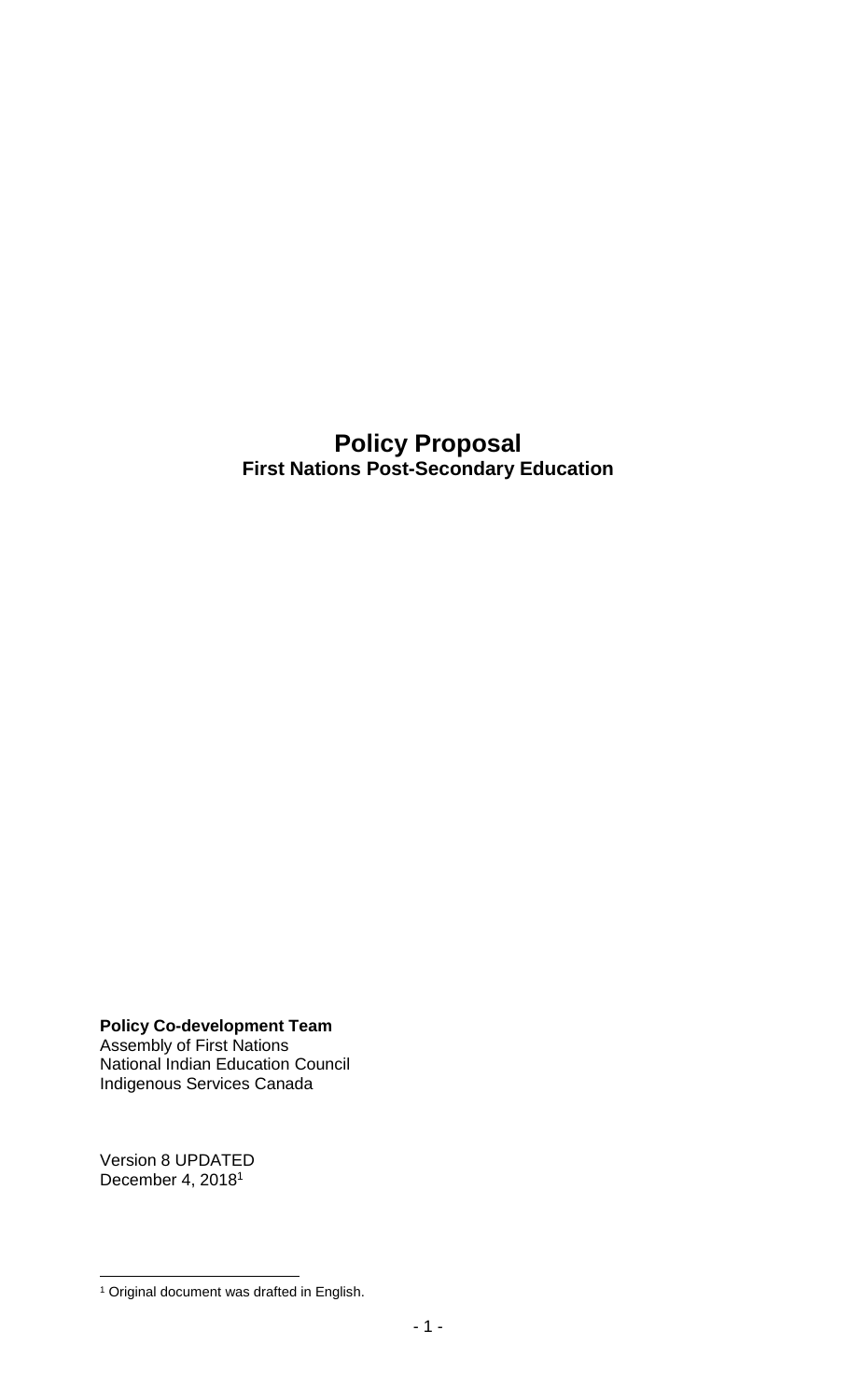#### **PREFACE**

A region, for the purpose of this document, is defined as any territory which First Nations choose to implement First Nation control of First Nation education and negotiate First Nations post-secondary education models. This could include, but not be limited to, a territory defined as a single First Nation, Tribal Council, Treaty affiliation, language family, or an entire province. Only Treaty First Nations will speak for Treaty First Nations.

First Nations have the right to self-determination in all aspects relating to education. Authority and autonomy rests with, and will continue to reside with, First Nations at the local level. The government of Canada will not undertake any unilateral decision making or impose mandatory use of regional bodies to allocate funding.

#### **SUMMARY OF RECOMMENDATIONS**

**ISSUE:** How to strengthen the Government of Canada's support for First Nations postsecondary education through Treaty Based, self-government and/or regional models that enable First Nations control of First Nations education.

**DECISION:** It is recommended that the Minister of Indigenous Services ("The Minister") be authorized by Cabinet to implement a two part approach to strengthening First Nations Post-Secondary Education by:

- 1. Implementing immediate new investments of \$544.3M including:
	- A) \$427.3M annually in modernized post-secondary education programs starting in 2019-2020, and
	- B) \$124.5M transitional funding for secondary upgrading and/or completion, starting in 2019-2020 and ongoing.
- 2. Supporting development of First Nations-led Treaty based, self-government based and /or regional<sup>2</sup>-based processes to develop First Nations models that will best support First Nations post-secondary education, inclusive of preparation, through a three year \$15.5M investment, starting with \$7.5M in 2019-2020.

**RATIONALE AND KEY CONSIDERATIONS:** First Nations assert their right and responsibility to direct and make decisions regarding all matters relating to First Nations lifelong learning as an Inherent and Treaty Right and Post-Secondary Education is a fundamental element of this continuum. There is a persistent gap between First Nations post-secondary education attainment and those of other Canadians, a gap that has widened in the last two decades<sup>3</sup>. According to the 2016 Census data, 73% of non-Indigenous Canadians have attained post-secondary education as compared with 62% of First Nations. In order to close this gap, 78,000 additional First Nations people, not currently enrolled, would need to attain postsecondary education credentials. In addition, 2016 Census data illuminates that the overall gap in post-secondary education between First Nations and non-Indigenous people is directly related to the persistent gap in university attainment.<sup>4</sup>

Since 1996, the number of students funded through the Post-Secondary Student Support Program (PSSSP) has been capped at approximately 23,000 students, despite consistent increases in First Nations population and high-school graduation rates. The cap in funding to the PSSSP, among other historical factors has resulted in an over-representation of First Nations in the trades and colleges, leading to an increase in the gap in university attainment. Less than half of students funded through the PSSSP are funded to complete a university diploma, degree or certificate.

 $\overline{a}$ 

<sup>&</sup>lt;sup>2</sup> A region, for the purpose of this document, is defined as any territory which First Nations choose to implement First Nation control of First Nation education and negotiate First Nations post-secondary education models. This could include, but not be limited to, a territory defined as a single First Nation, Tribal Council, Treaty affiliation, language family, or an entire province. Only Treaty First Nations will speak for Treaty First Nations.

<sup>&</sup>lt;sup>3</sup> 2018 Spring Reports of the Auditor General of Canada to the Parliament of Canada, Report 5 – Socioeconomic Gaps on First Nations Reserves – Indigenous Services Canada, Section 5.18. <sup>4</sup> AFN PSE Fact Sheet, 2018.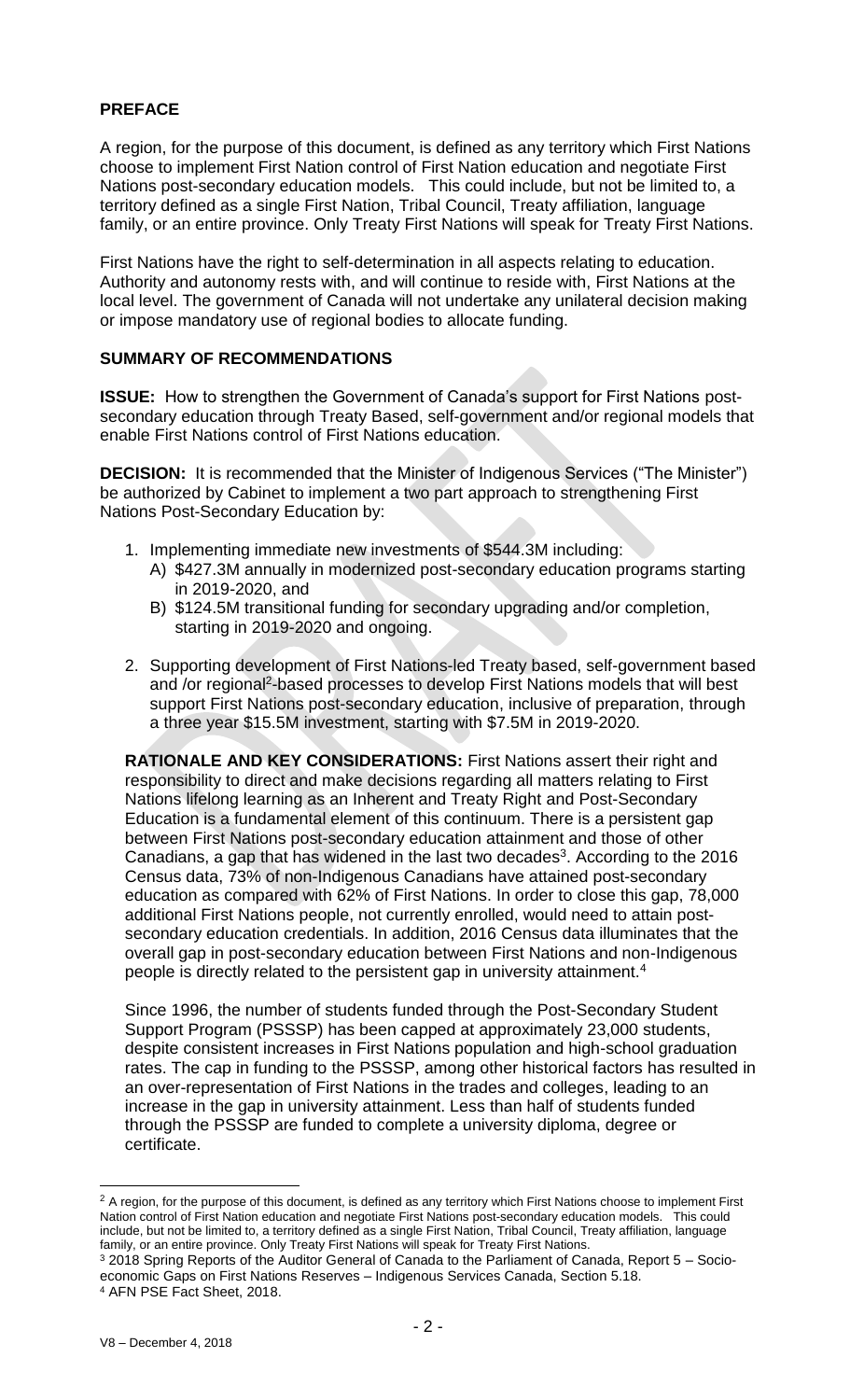The economic benefits of improved First Nations education and employment outcomes are indisputable. Data from the national Census show that the employment gap between First Nations and non-Indigenous Canadians essentially closes with increased university attainment. <sup>5</sup> Furthermore, research estimates that closing the First Nations education gap would increase First Nations contributions to the GDP by 45% over baseline measures.<sup>6</sup>

While more and more First Nations people are seeking post-secondary education, there continues to be an outstanding adult education need as well. First Nations require new approaches in order to fully meet community needs. Notably, many First Nations require funding for transitional education for secondary upgrading and/or completion to prepare them for post-secondary education attainment. 2016 Census data shows that 36% of First Nations population aged 25-64 have not attained a high school diploma.<sup>7</sup> Moreover, the 2018 Auditor General of Canada Report on Socioeconomic Gaps on First Nations Reserves highlighted that 14.5% of on-reserve students received completion certificates as compared to only 2% of non-First Nations students in British Columbia, over the same period of time, creating challenges in identifying how many First Nations graduating students might not be eligible to attend post-secondary institutions.<sup>8</sup>This funding will work towards improving post-secondary access to First Nations women and their families.

New approaches would also include modernized supports for First Nations established institutes of higher learning and the establishment of models consistent with The United Nations Declaration on the Rights of Indigenous Peoples (UN Declaration), Article 14.1 and the right to establish and control institutions providing culturally and linguistically relevant methods of teaching and languages. These institutes increase post-secondary education attainment rates by providing the holistic, culturally relevant supports that drive First Nations student success<sup>9</sup>. Currently, First Nations established institutes have to rely on proposal based funding that unfairly forces them to compete against larger, provincial and territorial postsecondary institutions, historically resulting in insufficient and unpredictable funding for these institutes.

Moreover, recognizing that some First Nations may not establish their own institutes, and given the size and diversity of First Nations, funding is required to bring postsecondary education programming into First Nations communities to address local priorities and needs through community-based programming.

In keeping with Government of Canada commitments to work with First Nations through a renewed nation-to-nation relationship, the recommended approach is one co-developed by First Nations and Indigenous Services Canada (ISC). This approach aligns with the principles of First Nations Control of First Nations Education and First Nations jurisdiction over education, and the *First Nations Post-Secondary Education Review 2018 Interim Report* endorsed on July 26, 2018, by the Chiefs-in-Assembly in AFN Resolution 29/2018, *First Nations Post-Secondary Education Review Report and Recommendations.* First Nations emphasize the need for immediate investments accompanied by the development of joint processes that honour existing regional models, self-government agreements and provides for the development of Treaty based and/or regional processes for new models.

The proposed approach will build on current best practices to implement regional models to enable First Nations to holistically consider, design and implement a suite of integrated programs and services to comprehensively support post-secondary education attainment and success. Models will respect local control, honouring the

 $\overline{a}$ 

<sup>5</sup> AFN PSE Fact Sheet 2011.

<sup>6</sup> Canadian Centre for Living Standards 2015 (http://www.csls.ca/reports/csls2015-03.pdf)

<sup>7</sup> Canadian Council on Learning, *The State of Aboriginal Learning in Canada: A Holistic Approach to Measuring Success,* 2009.

<sup>&</sup>lt;sup>8</sup> 2018 Spring Reports of the Auditor General of Canada to the Parliament of Canada, Report 5 - Socioeconomic Gaps on First Nations Reserves – Indigenous Services Canada, Section 5.55.

<sup>9</sup> Aboriginal Institutes Consortium, *A Roadmap to Recognition for Aboriginal Institutes in Ontario Position Paper,* October 10, 2014.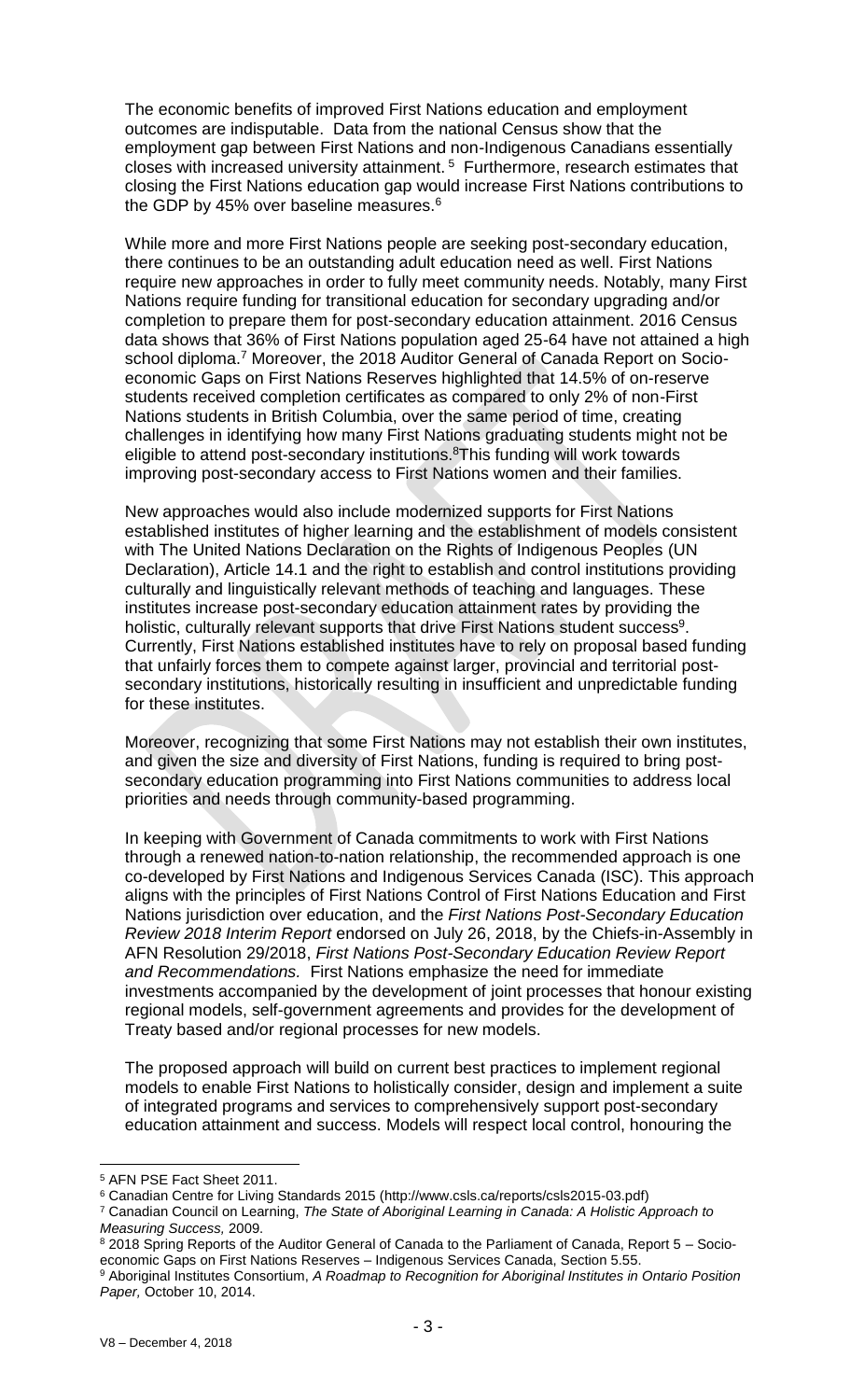autonomy of First Nations to dictate their own models that will not minimize flexibilities that First Nations communities currently have. These models, once created, will be First Nations directed and managed, including funding as determined by First Nations and inclusive of the potential elements outlined below.

### **RELATED APPROVALS:** It is recommended that the following be approved:

In order to implement recommendations:

- 1. A) Immediate investment of \$544.3M in 2019-2020 and on-going as outlined in Appendix A, with a priority for student support, in programs to meet current demand and needs of First Nations people pursuing post-secondary education, through funding to First Nations students, communities and First Nations established institutes. First Nations will allocate investments in line with First Nations control of First Nations education through the respective programs:
	- i. \$45M (continuing annually the two-year investment in PSSSP announced in Budget 2017).
	- ii. \$210.4M PSSSP top-up commensurate with the real costs for currently funded students.
	- iii. \$102.4M PSSSP top-up commensurate with the real costs for current unfunded students.
	- iv. \$62.1M immediate investment to be used for both First Nations directed support for First Nations established institutions and for community-based programming.
	- v. \$124.5.M transitional funding for secondary upgrading and/or completion, in order for First Nations students to be prepared for post-secondary education.

B) To modernize the PSSSP and the Post-Secondary Partnership Program (PSPP), with updated terms and conditions exclusively focused on the needs of First Nations in a manner consistent with First Nations Control of First Nations Education, to enable investments in A(i-iv).

- i. Streamline the PSSSP requirements by removing problematic program restrictions based on: student eligibility, eligible expenditures, residency, and increased flexibility to First Nations communities to select students, consistent with self-determination.
- ii. Modify the PSPP to be a First Nations directed and First Nations only, regionally delivered program that supports First Nations established postsecondary education institutions and First Nations directed community-based programming, inclusive of funding for First Nations directed selection processes.

C) Establish program authorities for First Nations transitional funding for secondary upgrading and completion, not currently included in the existing K-12 program.

2. Authority to support First Nations to develop regional<sup>10</sup> models to best support First Nation students, communities and First Nations established institutes. Related funding of \$15.5M over three years will advance Treaty based, selfgovernment-based and/or regional-level engagements. A return to Cabinet as early as 2019 will set out the authorities for implementing the comprehensive post-secondary education models and identify the funding needs associated with the first submission of Treaty based, self-government-based and/or regional models.

#### **CONTEXT**

The Government of Canada is committed to achieving reconciliation with Indigenous peoples through a renewed, nation-to-nation and government-to-government relationship based on recognition of rights, respect, co-operation, and partnership as the foundation for transformative change. The implementation of the UN Declaration requires transformative change in the Government's relationship with Indigenous peoples.

 $\overline{a}$ <sup>10</sup> See footnote 2 for definition of region and/or regional in this context.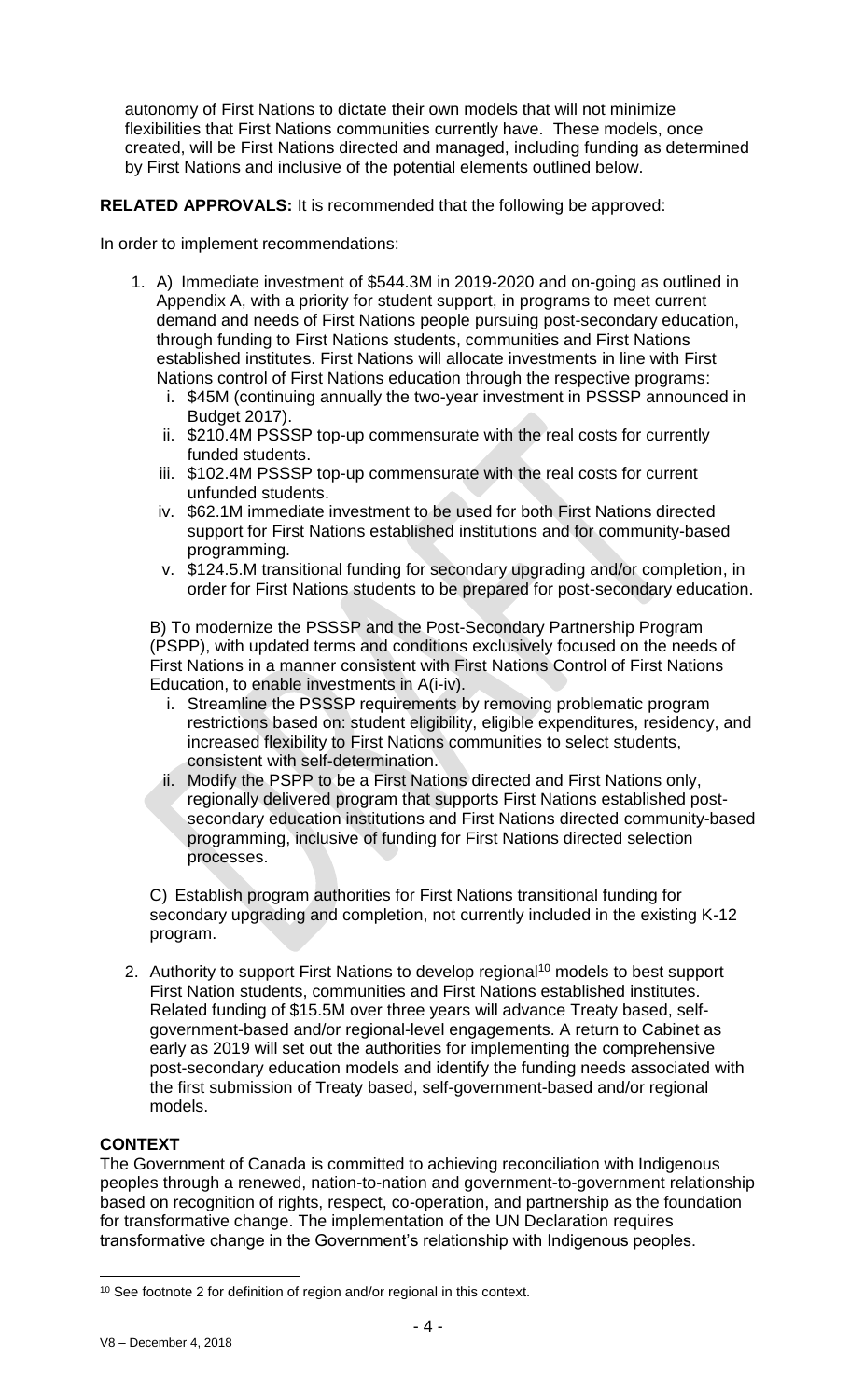Canada's commitment to the 2030 Agenda for Sustainable Development, Goal 4: Quality education to ensure inclusive and equitable quality education and promote lifelong learning opportunities for fall 2018. The Government of Canada is working to fulfill this commitment through a review of laws and policies, as well as other collaborative initiatives and actions. The co-development<sup>11</sup> process for developing this policy proposal is part of an early effort to advance fundamental change. These efforts must be guided by Canada's obligation to respect and uphold First Nations' inherent and Treaty rights to education. This work is rooted in section 35, guided by the UN Declaration, and informed by the Report of the Royal Commission on Aboriginal Peoples and the Truth and Reconciliation Commission's Calls to Action. The proposed approach furthers Canada's commitments to supporting a quality education for all First Nations students and to reconciliation as echoed in the 2015 Speech from the Throne, Budget 2017, and the 2015 and 2017 Mandate Letters.

First Nations students have the inherent and Treaty right to receive education that is in accordance with their culture, values, traditions and languages and that is free of prejudice and discrimination. Quality and culturally appropriate education is a cornerstone to the preservation and vitality of First Nations societies and to the realization of other fundamental human rights of First Nations students. First Nations students may require unique measures in order to realize their right to education on an equal footing with other Canadian students. This includes the right to equitable funding that meets their specific needs and circumstances, taking into account First Nations cultural, linguistic and geographical needs and historical realities. A strategy premised on the application of standard funding formulas is not sufficient to ensure substantive equality in education for First Nations students. In 2017, a Joint Task Team on Post-Secondary Education was established between (ISC), First Nations and the AFN, which identified programmatic changes to the PSSSP improving access for First Nations students to the program. In 2017-2018, the First Nations Post-Secondary Education Review brought many First Nations representatives from across Canada, which included members of the original task team, to produce the *First Nations Post-Secondary Education Review Interim 2018 Report*. The report reflects insights and ideas for future First Nations post-secondary education progress, as well as confirming the conversation that can occur nationally across First Nations, while highlighting its limitations and the need for First Nations, regionally and at community level, to define their own needs and requirements for student success. Appendix B includes further principles to guide the discussions and interpretation of any future agreements regarding self-determing selfgovernment First Nations education.

Self-determining self-government agreements recognize the inherent right to selfgovernment for First Nations governments and provides a vehicle for the transfer of funds from the Government of Canada. The fiscal arrangement negotiated, in support of the self-government agreement, is based on current funding levels through the ISC's existing programs with additional funding for governance supports. Most fiscal arrangements include provisions that would be triggered in the event that a change in the funding approach under the Indian Act would result in an increase for non-self-governing First Nations. Where identified in their respective agreements, self-governing First Nations would be eligible to benefit from the revised funding approach. The costing for this proposal will be required to update education funding levels in existing selfgovernment agreements.

#### **RECOMMENDED APPROACH**

*1. Implementing immediate new investments in 2019-2020 in modernized programs* **–** New investments will provide funding for much needed upgrading and/or completion of secondary school required to enter post-secondary, support new and existing First Nations students to attain post-secondary, and First Nations established institutions and community-based programming. Modernization of Indigenous

 $\overline{a}$ <sup>11</sup> The use of the word co-development should be understood contextually throughout the document. There are occasions on which co-development is essential to moving the nation to nation relationship forward, particularly where current federal policy and programming affecting First Nations may be changed.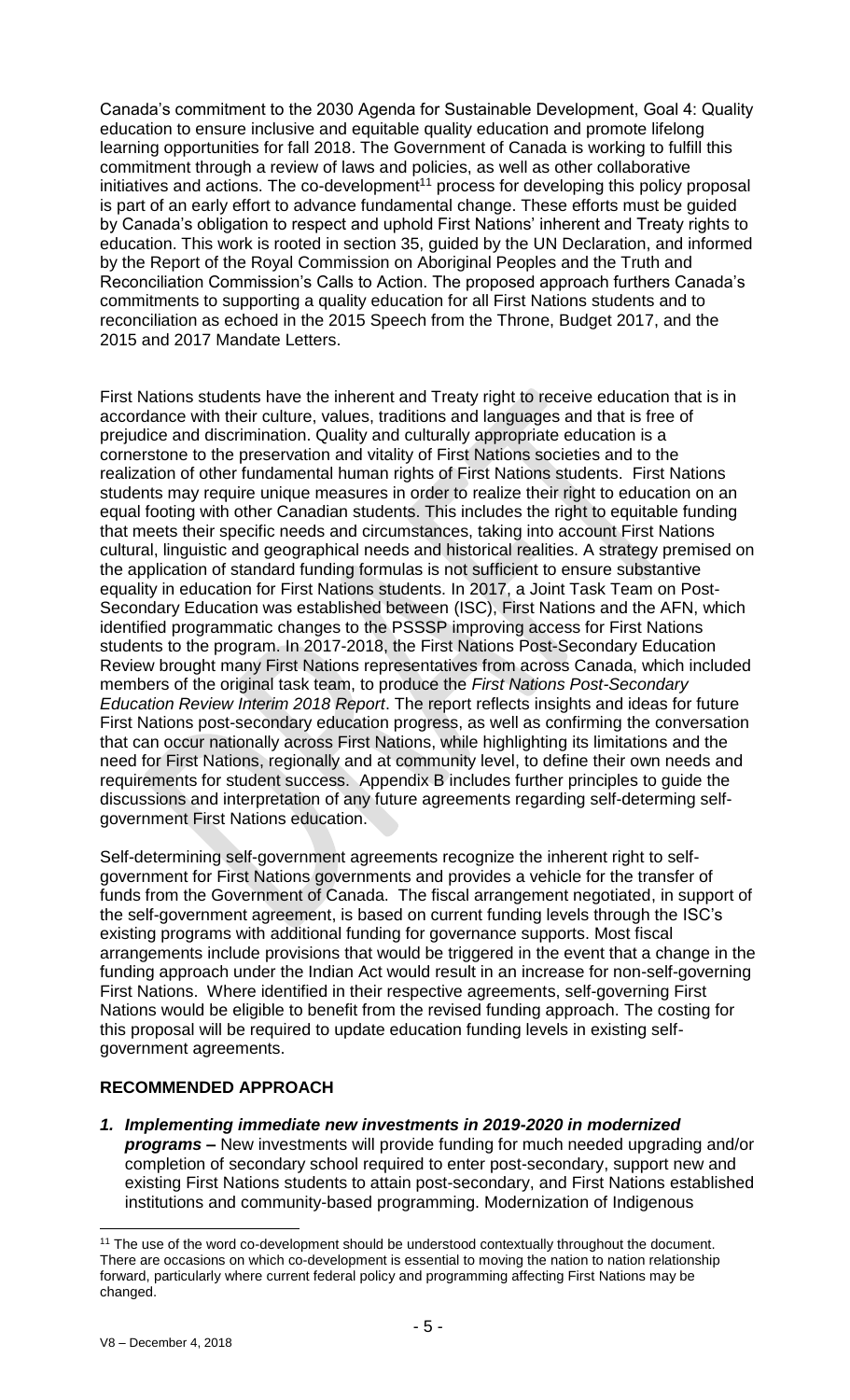Services Canada's programs will provide the autonomy needed to deliver funds consistent with First Nations control of First Nations education and no unilateral decisions will be made by government of Canada.

All First Nations education program and services terms and conditions that require change and adaptation to be consistent with this policy proposal will be co-developed with First Nations, consistent with First Nations control of First Nations education and no unilateral decisions will be made by the federal government.

- A) In addition to disbursement of the new investments outlined above, this new approach will require evolution of how the PSPP is currently delivered, in order to respect the principle of First Nations control of First Nations education. For the distribution of First Nations directed support for First Nations established institutions and for community-based programming (the "First Nations Post-Secondary Institutions and Community-Based Programming Stream ):
	- First Nations-led regional bodies or self-governing education systems will set criteria for funding and adjudicate based on regional allocations of available funding.
	- ISC regional office shall support the convening of First Nations-led regional bodies and implement its decisions.
	- Funding will be allocated by the First Nations-led regional bodies to either First Nations established institutes or to community-based programming.<sup>12</sup>
	- Costs associated with First Nations directed adjudication, selection and other related matters will be included within the program.
	- Once current funding commitments within the PSPP are completed, i.e. at the end of 2019-2020, funds will be transferred into the First Nations Post-Secondary Institutions and Community-Based Programming Stream which will become the program and the PSPP will be discontinued.
- B) Regarding immediate Investments for transitional education:
	- Will build on the current K-12 program by creating a specific component of the Nominal Roll. There will be no age limit, and students must not be eligible for the standard K-12 Nominal Roll.
	- First Nations will establish their transitional education programs by adding students to the transitional education component of the Nominal Roll.
	- As First Nations adopt transitional programs, design and delivery costs shall be included in the program.
	- Transitional education programs are focused on secondary school completion (ungraduated) and upgrading or bridging to post-secondary education (graduated).
	- The Yukon and Northwest Territories First Nations will work with ISC to establish how transitional funding will flow to First Nations and who will determine how resources are best used, consistent with First Nations control of First Nations education.
	- ISC will work with First Nations communities who have unique agreements and funding circumstances to ensure access.
	- Self-government agreements will receive their proportional share.
	- As Regional Education Agreements and post-secondary education models are developed, there are opportunities for First Nations to consider how transitional education best complements First Nations priorities for life-long learning, as well as meeting the needs of specific populations such as youth at risk.
- *2. Development of regional funding models for First Nation students, communities and First Nations established institutes* – Funding models will be developed on a community, Treaty based and/or regional<sup>13</sup> process and respect selfgovernment agreements. First Nations will define their own models and decide when to involve or include the federal government. Funding will go directly to First Nations. Second level service providers will not administer funding unless directed by First

 $\overline{a}$ 

<sup>&</sup>lt;sup>12</sup> See footnote 2 for definition of region and/or regional in this context.

<sup>&</sup>lt;sup>13</sup> See footnote 2 for definition of region and/or regional in this context.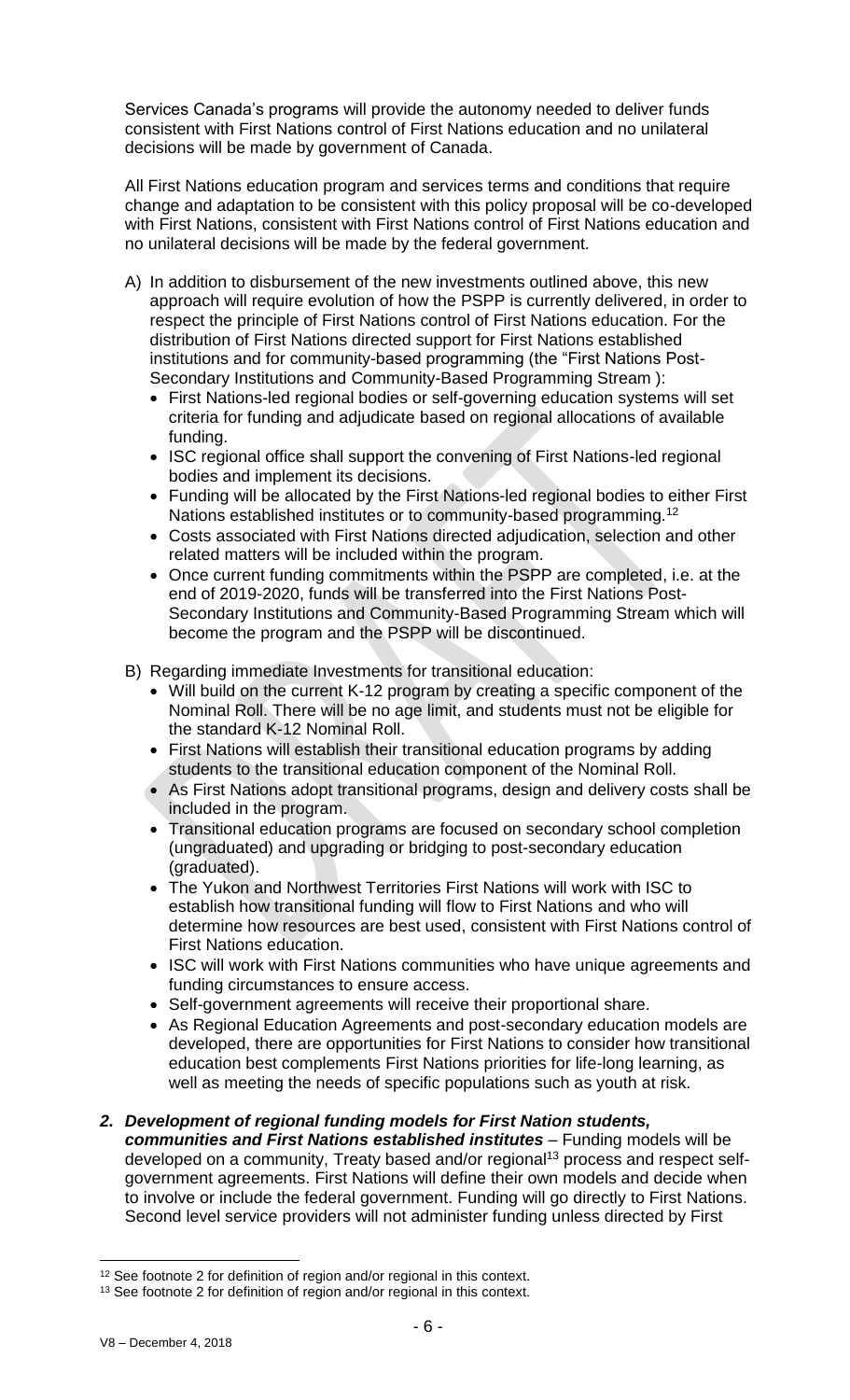Nations. First Nations will maintain authority and autonomy to develop their own models including as individual Nations.

*Process for Treaty and/or Regional Models* – The role of the \$15.5M investment over three years, is to enable Treaty based, self-government-based and/or regional processes for the development of First Nations-led Treaty and/or regional-based post-secondary education models. The regional models will enable First Nations to transition from the current patchwork of programs to holistic approaches that supports post-secondary education in accordance with First Nations priorities. The current programming does not respect First Nations Control of First Nations education; it is restrictive; and it limits First Nations capacity, flexibility and autonomy. The models will enable an integrated, strategic approach regrouping a suite of supports that includes: Student Supports; First Nations Post-Secondary Education Community Support Services; First Nations established institutes; Community-based programming; and Governance and Leadership Capacity.

The funding to support the Treaty based, self-government-based and/or regional model development will support a range of activity including: exploratory discussions, engagement, partnership tables, and model design. ISC regional offices will work in partnership with First Nations or self-governing groups to distribute funds. First Nations will designate the First Nations body that receives the funds by a duly mandated process, as outlined in a letter of intent articulating the intended purpose, activities of engagement (including timelines) and the parties involved. The duly mandated process could be via Band Council Resolution, Chiefs Assembly Resolution, or other existing First Nations regional processes with the mandate to do so. For self-governing First Nations, funding will be distributed by Crown-Indigenous Relations Canada in accordance with established agreements.

AFN Resolution 29/2018 indicates that First Nations are interested in moving to the new approach, and it is estimated that there may be 64 Treaty and/or Regional models. It is anticipated that approximately 30% of the models will be ready to implement in 2020-2021, followed by 40% in 2021-22 and 30% in 2022-2023. A return to Cabinet will outline the models developed by First Nations, including additional costs identified by First Nations, and secure the additional funds and authorities required to establish and implement the models. Regional approaches proposed here is consistent with early-childhood and elementary/secondary approaches and provides opportunity for regional bodies to implement life-long learning strategies.

After the three year partnership process, ISC and First Nations will re-evaluate how many First Nations, if any, remain under the PSSSP and the PSPP (or First Nations Post-Secondary Institutions and Community-Based Programming Stream). Some First Nations (i.e. in British Columbia) will be ready earlier. This process will allow for a re-evaluation of the programs' funding levels.

The Treaty, self-government and/or Regional, models are anticipated to be based on the principles of:

- Only Treaty First Nations speak for Treaty First Nations.
- Section 35 of the Constitution.
- United Nations Declaration on the Rights of Indigenous Peoples.
- The Truth and Reconciliation Commission Calls to Action as outlined in Appendix B.
- Streamlined reporting to reduce reporting burden.
- Funding will be based on real costs, accounting for the great diversity of local needs and costs associated with pursuing post-secondary education.
- Funding models will ensure adequate resources so that First Nations can meet the needs and priorities of their communities.
- Regional funding models will be developed in a manner consistent with First Nations control of First Nations education.
- Models will account for the exceptional circumstances and unique costs associated with northern, remote, isolated, fly-in First Nations students, communities, special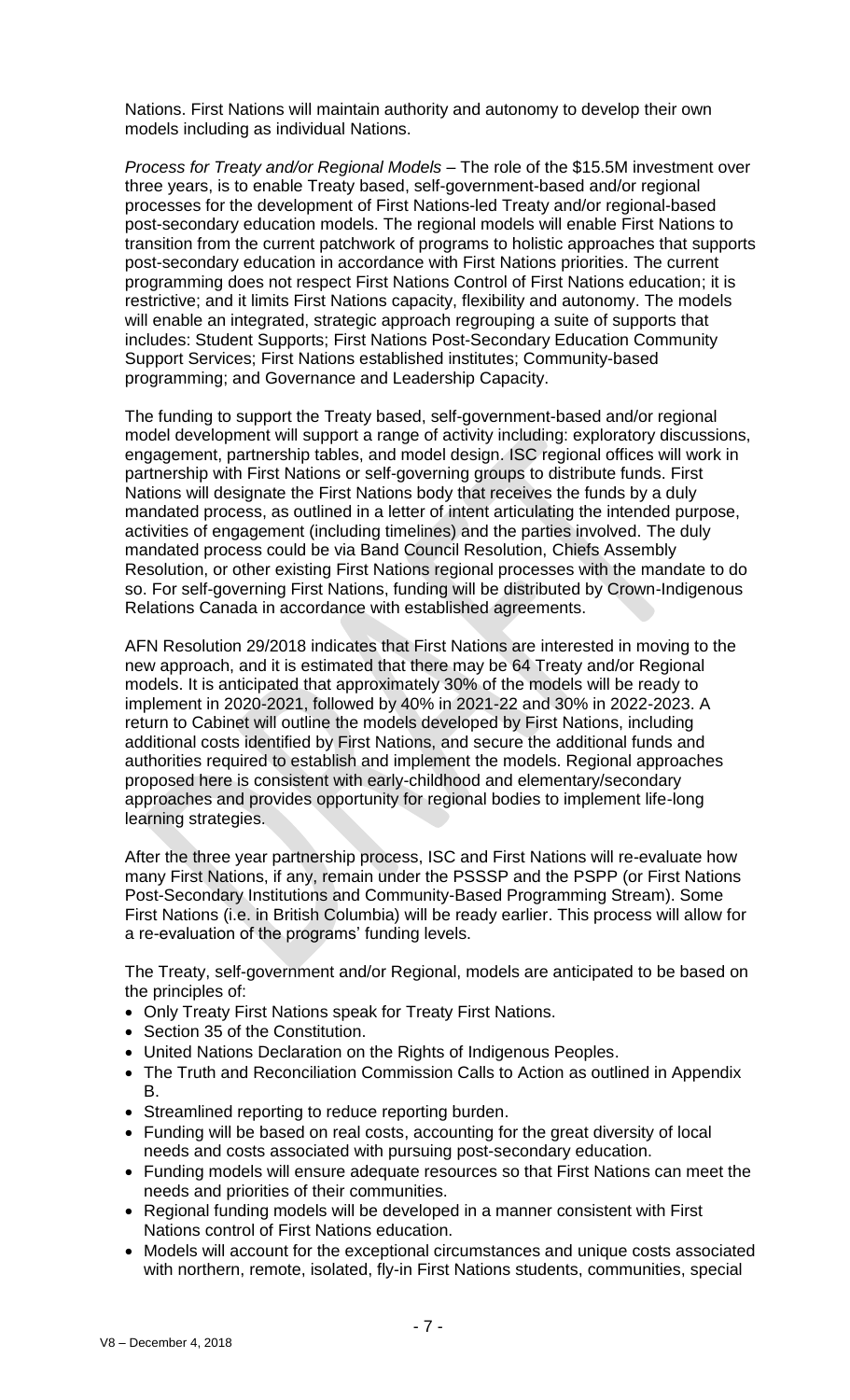needs, former children in care, First Nations established institutes, and communitybased programming.

- First Nations-determined objectives.
- Models will respect existing agreements and arrangements concluded by First Nations.
- Funding will flow directly to First Nations or as set out in their existing agreements.

Models could include the following components. As an integral part of the models, First Nations will have the freedom and authority to determine, adjust and change the combination and emphasis within the Model over time. This will enable First Nations to address their own post-secondary needs and priorities.

- *A) Student Supports*
	- Funding models could include any student supports outlined in the *First Nations Post-Secondary Education Review 2018 Interim Report*, to be implemented as appropriate, outlined in Appendix C*.*
	- First Nations will develop their own policies to govern delivery and manage resources.
- *B) First Nation Post-Secondary Education Community Support Services*
	- Increased funding for communities to build capacity for coordination for postsecondary education programs and activities and coordinators to support student success including, but not limited to: program choice, career planning, transitioning to post-secondary education, enrolment application process, guidance, Elder supports, orientation for students and families, strategic planning, and community-based education programming.
- *C) First Nations Established Institutes*
	- Each model will determine the eligibility criteria for their associated First Nations established Institute(s).
	- Funding models could include any elements outlined as supports for First Nations post-secondary institutions in the *First Nations Post-Secondary Education Review 2018 Interim Report*, as outlined in Appendix C, and others as determined by First Nations*.*
	- Governance/core funding will support the capacity for First Nations established institutes to advance and implement First Nations accreditation and support the delivery, development and modification of post-secondary and transitional programming.
	- New investments would also support the development of a capital and infrastructure strategy which would include the establishment and expansion of new institutes (including virtual institutes) and increased research and development, while ensuring First Nations holistic wrap-around student supports and services.
	- Criteria and funding models to be developed by First Nations and their respective institutes.
- *D) First Nations Community-Based Program Supports*
	- First Nations have access to the resources required to bring post-secondary programming into their communities and support the delivery, development and modification of post-secondary and transitional programming within or for the community.
	- First Nations would be able to develop, modify or deliver programs, including in partnership with institutions of their choosing.
	- Guidelines and allocation methodology and adjudication will be determined by First Nations.
	- For example, a First Nation may deliver Teacher education training within a First Nation, in partnership with a First Nations established institute or public institution. Alternatively, a First Nation may partner with a medical school to secure spots for physician training.
- *E) Governance and Leadership Capacity*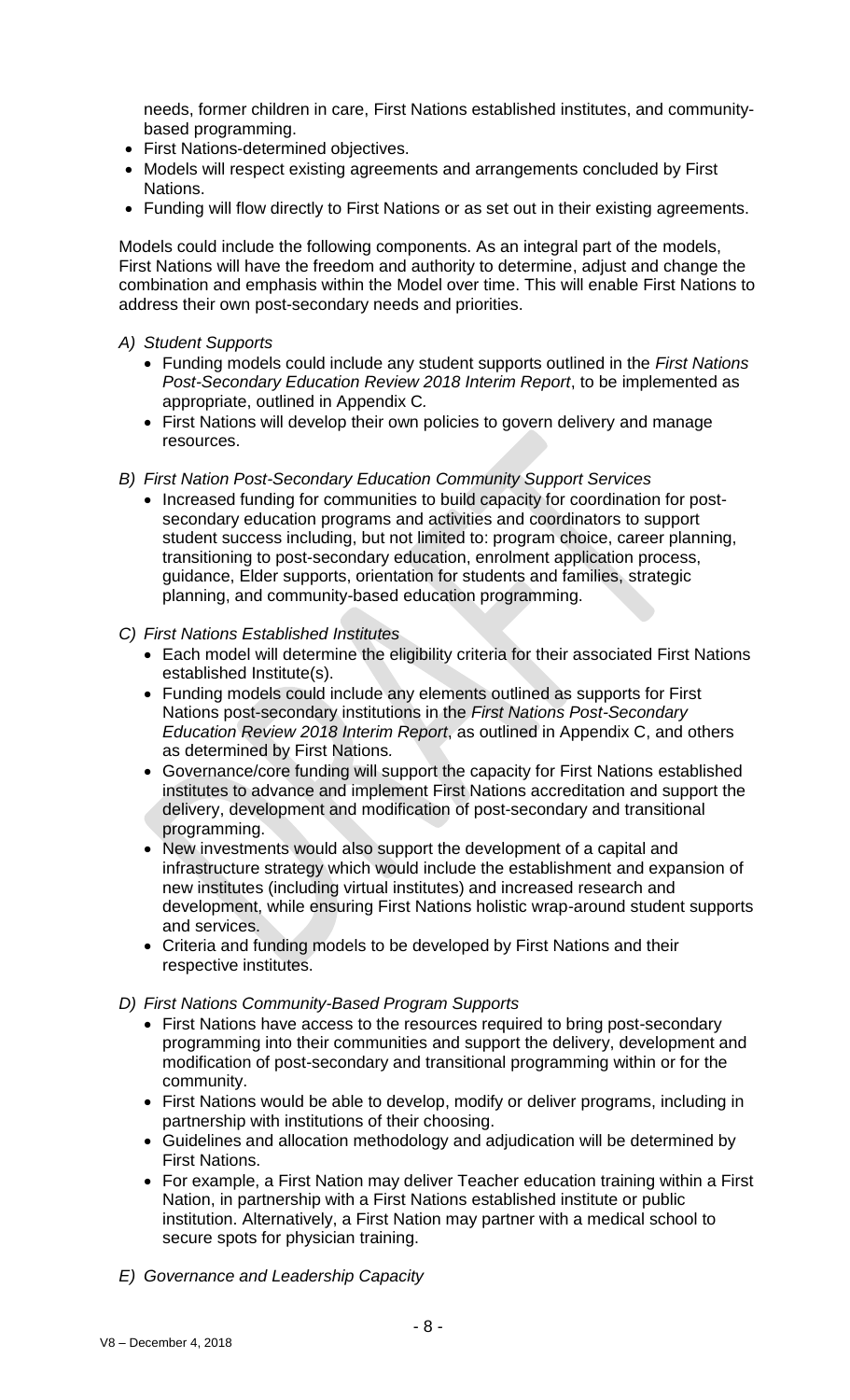Provides required capacity and resources for First Nations to:

- Establish objectives, determine priorities, and report on progress.
- Engage community to develop sound policies and practices.
- Strengthen decision-making, manage and analyze data.
- Engage in partnerships.
- Develop a First Nations community-led appeals process.

V8 – December 4, 2018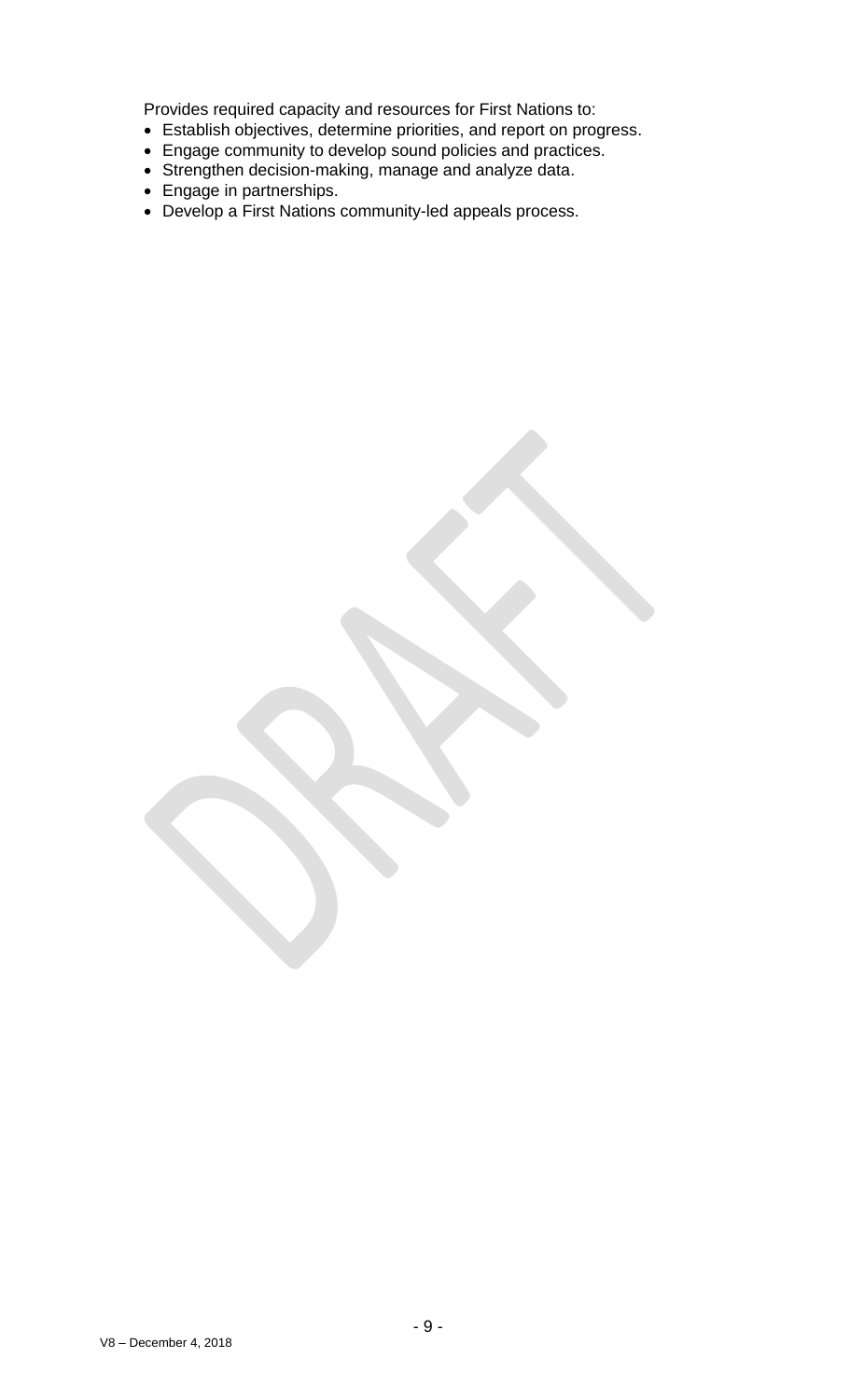## **APPENDIX A:**

Investment in First Nations Post-Secondary Education

*As of October 16, 2018*

|                                             |                                                  | <b>Current</b><br>Per<br><b>Student</b><br>Costs | Required<br><b>Additional</b><br>Per<br><b>Student</b> | <b>Number of</b><br><b>Students</b> | 2019-20<br><b>Total Costs</b> | 2020-21<br><b>Total Costs</b> | 2021-22<br><b>Total Costs</b> | <b>3-YR Total</b><br>Costs | <b>Notes</b>                                                                                                                                                           |
|---------------------------------------------|--------------------------------------------------|--------------------------------------------------|--------------------------------------------------------|-------------------------------------|-------------------------------|-------------------------------|-------------------------------|----------------------------|------------------------------------------------------------------------------------------------------------------------------------------------------------------------|
|                                             | Immediate Investment (2019-20)                   |                                                  | <b>Costs</b>                                           |                                     |                               |                               |                               |                            |                                                                                                                                                                        |
| 1a.                                         | Continue \$45M                                   | \$12,000                                         |                                                        | \$3,750                             | \$45,000,000                  | \$45,000,000                  | \$45,000,000                  | \$135,000,000              | Continue existing commitment of \$45M.                                                                                                                                 |
| $1b$ .                                      | <b>Real costs for current</b><br>students        | \$12,000                                         | \$7,500                                                | \$28,047                            | \$210,352,500                 | \$210,352,500                 | \$210,352,500                 | \$631,057,500              | Costs for existing PSSSP students that<br>account for differences in current and real<br>costs for students.                                                           |
| 1c.                                         | <b>Real costs for unfunded</b><br>students       |                                                  | \$19,500                                               | \$5,250                             | \$102,375,000                 | \$102,375,000                 | \$102,375,000                 | \$307,125,000              | Costs for students currently enrolled in PSE,<br>but not funded through the PSSSP.                                                                                     |
| 1d.                                         | <b>First Nations Institutes to</b><br>sustain    |                                                  | \$23,000                                               | \$2,700                             | \$62,100,000                  | \$62,100,000                  | \$62,100,000                  | \$186,300,000              | Costs to sustain existing First Nations<br>Institutes of Higher Learning and support<br>community-based programming while<br>regional models and costs are determined. |
| 1e.                                         | <b>Transitional funding</b>                      |                                                  | \$19,500                                               | \$15,960                            | \$124,488,000                 | \$171,171,000                 | \$217,854,000                 | \$513,513,000              | Phased-in costs for transitional funding to<br>support returning to school and learners<br>requiring bridge programming for PSE.                                       |
| <b>Regional Model Development (2020-21)</b> |                                                  |                                                  |                                                        |                                     |                               |                               |                               |                            |                                                                                                                                                                        |
| 3a.                                         | <b>Funding for Regional</b><br><b>Engagement</b> |                                                  |                                                        |                                     | \$7,500,000                   | \$4,000,000                   | \$4,000,000                   | \$15,500,000               | Funding to support explorations, discussions<br>and the development of regional PSE models                                                                             |
| $3b-d$                                      | <b>Regional Models</b>                           |                                                  |                                                        |                                     | \$                            | <b>TBD</b>                    | <b>TBD</b>                    | <b>TBD</b>                 | Additional costs identified through regional<br>models to support students, First Nations<br>and Institutes.                                                           |
|                                             |                                                  |                                                  |                                                        |                                     | \$551,815,500                 | \$594,998,500                 | \$641,681,500                 | \$1,788,495,500            |                                                                                                                                                                        |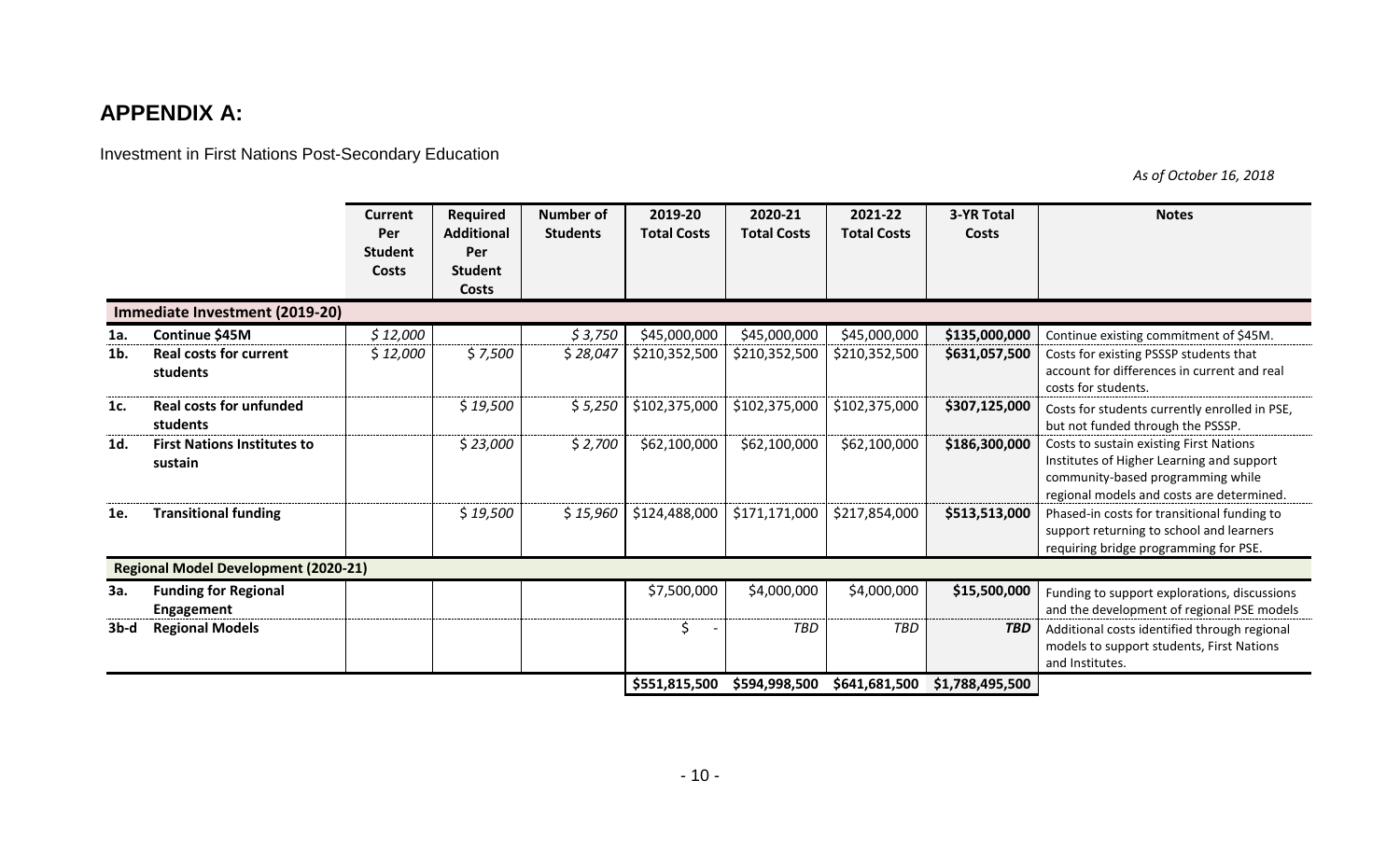## **APPENDIX B:**

PRINCIPLES TO GUIDE THE DISCUSSIONS AND INTERPRETATION OF ANY FUTURE AGREEMENTS REGARDING FIRST NATIONS EDUCATION.

The history of colonization, residential schools and the imposition of federal and provincial laws and policies have had devastating consequences on First Nations people, their languages, cultures and social structures. There is a pressing need for transformative change to address the gaps in First Nations' education systems to take into account the rights and aspirations of communities and the best interests of First Nations students.

The government of Canada has committed to achieve reconciliation with First Nations people through a renewed, nation-to-nation relationship, based on recognition of rights, respect, cooperation and partnership with First Nations. This includes capacity-building investments that will lead to the implementation of access to real equity in education services and equitable funding. The broad principles of constitutional law, the fiduciary relationship and the honour of the Crown, as well as the legal standards developed by Canadian Courts and international law define and frame all relationships between the government of Canada and First Nations, as well as Canada's responsibilities in providing services and funding to First Nations.

Consistent with its obligations, the government of Canada must ensure that any measures, arrangements, programs, policies, agreements or legislation regarding First Nations education, specifically including post- secondary education, are developed in collaboration with communities and recognize and respect the following legal principles. First Nations have the right to self-government and jurisdiction over the education of their members, an Aboriginal right protected by s. 35 of the Constitution Act, 1982. This includes the right to determine their own priorities in education, based on their responsibilities to future generations and their inherent rights. The government of Canada must provide adequate funding and resources to enable the development of local capacity and institutions to ensure First Nations' control over education.

First Nations communities and post-secondary students have the right to effectively participate in and lead any decision-making process that concerns their education. This includes the right to be provided with all necessary information in a timely way to enable them to give their free and informed consent. First Nations' views and concerns must be seriously considered and integrated into any proposed plan of action regarding their education. First Nations students have the right to receive education that is in accordance with their culture, values, traditions and languages and that is free of prejudice and discrimination. Quality and culturally appropriate education at all levels, including higher learning and post-secondary, is a cornerstone to the preservation and vitality of First Nations societies and to the realization of other fundamental human rights of First Nations peoples.

All First Nations learners require enhanced measures in order to enjoy their right to education on an equal footing with other Canadian citizens. This includes the right to equitable funding that meets their specific needs and circumstances, taking into account First Nations peoples' cultural, linguistic and geographical needs and historical realities. A strategy premised on the application of strict and limited funding formulas is not sufficient to ensure substantive equality in education for First Nations learners in higher education.

In order to adequately identify existing gaps and potential areas of discrimination related to First Nations post-secondary education, the government of Canada must ensure that adequate mechanisms and funding are in place to allow First Nations to: i) assess the real needs of communities in order to determine the equitable level of funding required; ii) monitor and evaluate the effectiveness of programs and measures implemented to improve outcomes in First Nations lifelong learning; and iii) develop local capacity and institutions to ensure First Nations' control over education.